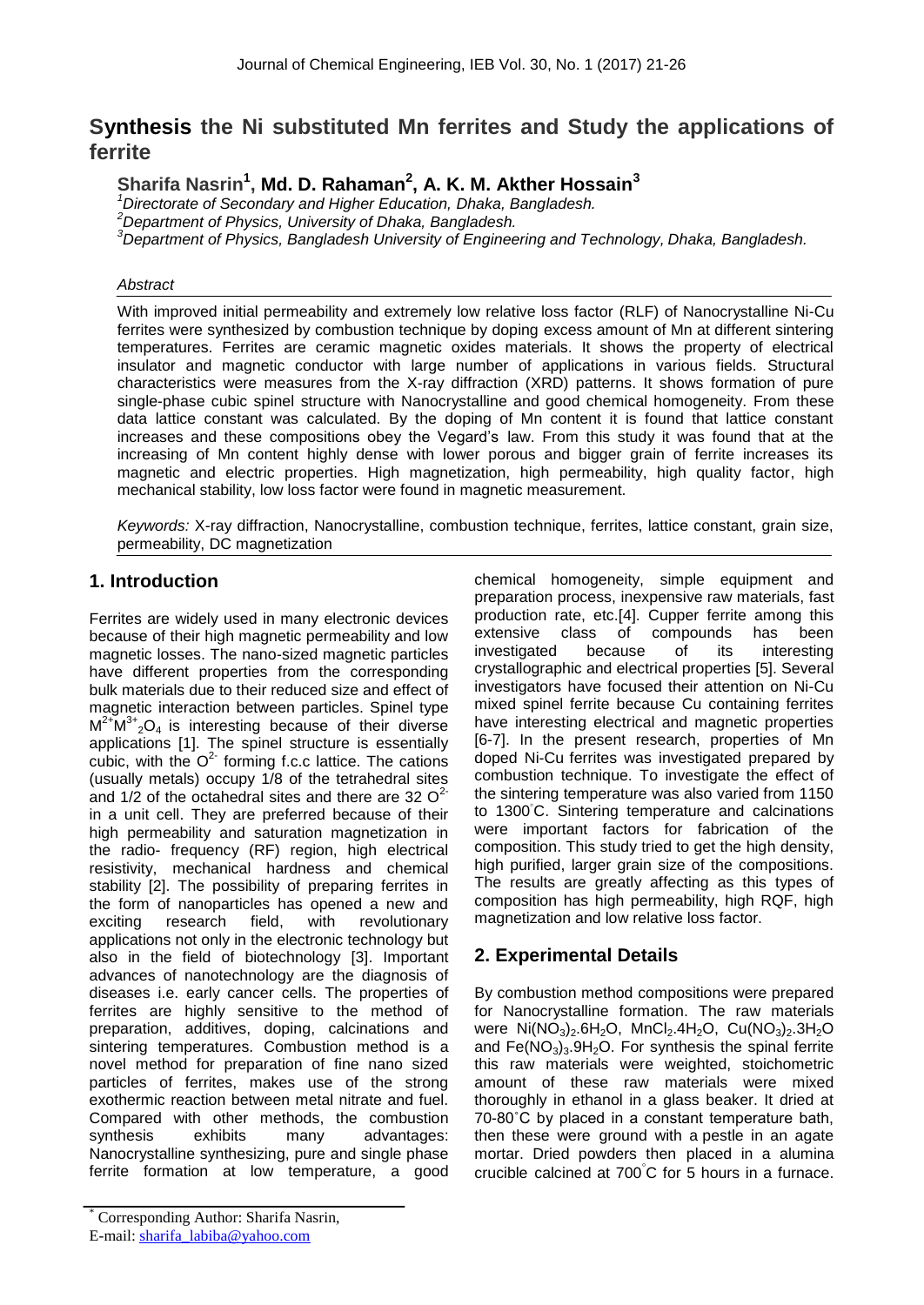The fine nano-sized powders were precipitated after combustion was completed. The calcined mixed powder pressed into small disks, i.e. Pellet and toroid-shaped samples were prepared with a polyvinyl alcohol (PVA) as a binder. These are sintered for 6 h at various temperatures (1150-  $1250^{\circ}$ C) in air. In the sintering process, at the sintering temperatures  $1300^{\circ}$ C when Mn content. x=0.35 was doped, this composition was melted. The structural characterization was carried out with an X-ray diffractometer with Cu-Ka radiation. Average grain sizes of the samples were determined from optical micrographs obtained by optical microscope. Grain sizes are calculated by linear intercept technique. The frequency dependent complex permeability spectra were investigated at room temperature and dielectric measurement was taken using impedance analyzer (Model no. 65120B) in the frequency range 100Hz-120 MHz at different sintering temperatures (1150-1250 $\textdegree$ C). The DC magnetization measurements were made using the SQUID magnetometer (MPMS-5S; Quantum design co. Ltd.). The composition  $Ni<sub>0.50</sub>Cu<sub>0.50</sub>Fe<sub>2</sub>O<sub>4</sub>$ was first prepared and then Mn content, x=0.35 was doped in this composition. The lattice parameter, 'a', was calculated using the values of d-spacing. The lattice parameters were calculated by the following relation,

$$
a = d\sqrt{h^2 + k^2 + l^2} \tag{1}
$$

The values of lattice parameter "*a*" obtained from each crystal plane are plotted against F (θ), Nelson-Riley function, here

F ( $\theta$ ) = 1/2 [cos<sup>2</sup> $\theta$ /sin $\theta$  + cos<sup>2</sup> $\theta$ / $\theta$ ], where  $\theta$  is the Bragg's angle. Extrapolation of these lines to F  $(\theta)$  = 0 i.e.  $θ = 90°$ , the values of lattice constants were calculated. The mean ionic radius of the variant ions for compositions are written as

$$
r_{(variant)} = (0.50-x)r_{Ni} + xr_{Mn}
$$
 (2)

Theoretical density, bulk density and porosity of the compositions are written as the formula respectively.

$$
\rho_{x-ray} = \frac{8M}{N_A a_o^3} kg/m^3 \qquad \rho_B = \frac{M_A}{\gamma_V}
$$
  
\n
$$
P = \left[100(\rho_{x-ray} - \rho_B)/\rho_{x-ray}\right] \% \tag{3}
$$

Real part of complex permeability are calculated by

$$
\mu'_i = L_s / L_o and \mu''_i = \mu'_i \tan \delta
$$
  
\n
$$
L_o = \mu_o N^2 S / \pi \bar{d}, N = 4
$$
  
\n
$$
S = dh, d = \frac{d_o - d_i}{2}, Q = \frac{\mu'_i}{\tan \delta}
$$

For dielectric measurement silver paste was coated on plate samples.

### **3. Results and Discussion**

### **3.1. X-ray diffraction**

The XRD graph for the ferrite compositions  $Ni<sub>0.50</sub>Cu<sub>0.50</sub>Fe<sub>2</sub>O<sub>4</sub>$  and  $Ni<sub>0.15</sub>Mn<sub>0.35</sub>Cu<sub>0.50</sub>Fe<sub>2</sub>O<sub>4</sub>$  are shown in Fig.1. The X-ray diffraction pattern of  $Ni<sub>0.50</sub>Cu<sub>0.50</sub>Fe<sub>2</sub>O<sub>4</sub>$  with a lattice constant 8.363667 while  $Ni<sub>0.15</sub>Mn<sub>0.35</sub>Cu<sub>0.50</sub>Fe<sub>2</sub>O<sub>4</sub>$  has lattice constant 8.417762 indicate that the samples have cubic spinel structure. The diffraction peaks have been indexed to (111), (220), (311), (222), (400), (422), (511), and (440) and these peaks comply with the reported value [8]. There is no other phase than spinal phase in the patterns.



Fig. 1. The X-ray diffraction patterns for  $Ni<sub>0.50</sub>Cu<sub>0.50</sub>$ - $Fe<sub>2</sub>O<sub>4</sub>$  and  $Ni<sub>0.15</sub>Mn<sub>0.35</sub>Cu<sub>0.50</sub>Fe<sub>2</sub>O<sub>4</sub>$  ferrites.



Fig. 2. Variation of lattice constant for  $Ni<sub>0.50</sub>Cu<sub>0.50</sub>$  - $Fe<sub>2</sub>O<sub>4</sub>$  ferrite doping of Mn content.

#### **3.2. Lattice constant**

The lattice constant,  $a_0$ , increases from 8.363667 to 8.417762 with doping of Mn content shown in Fig. 2. Lattice constant increase with Mn content, indicates that the compositions obey the Vegard's law. The ionic size increases as the substituted ion is learger. The ionic radius of  $Mn^{2+}$  (0.89Å) is greater than that of Ni<sup>2</sup>*<sup>+</sup>* (0.77Å) [9].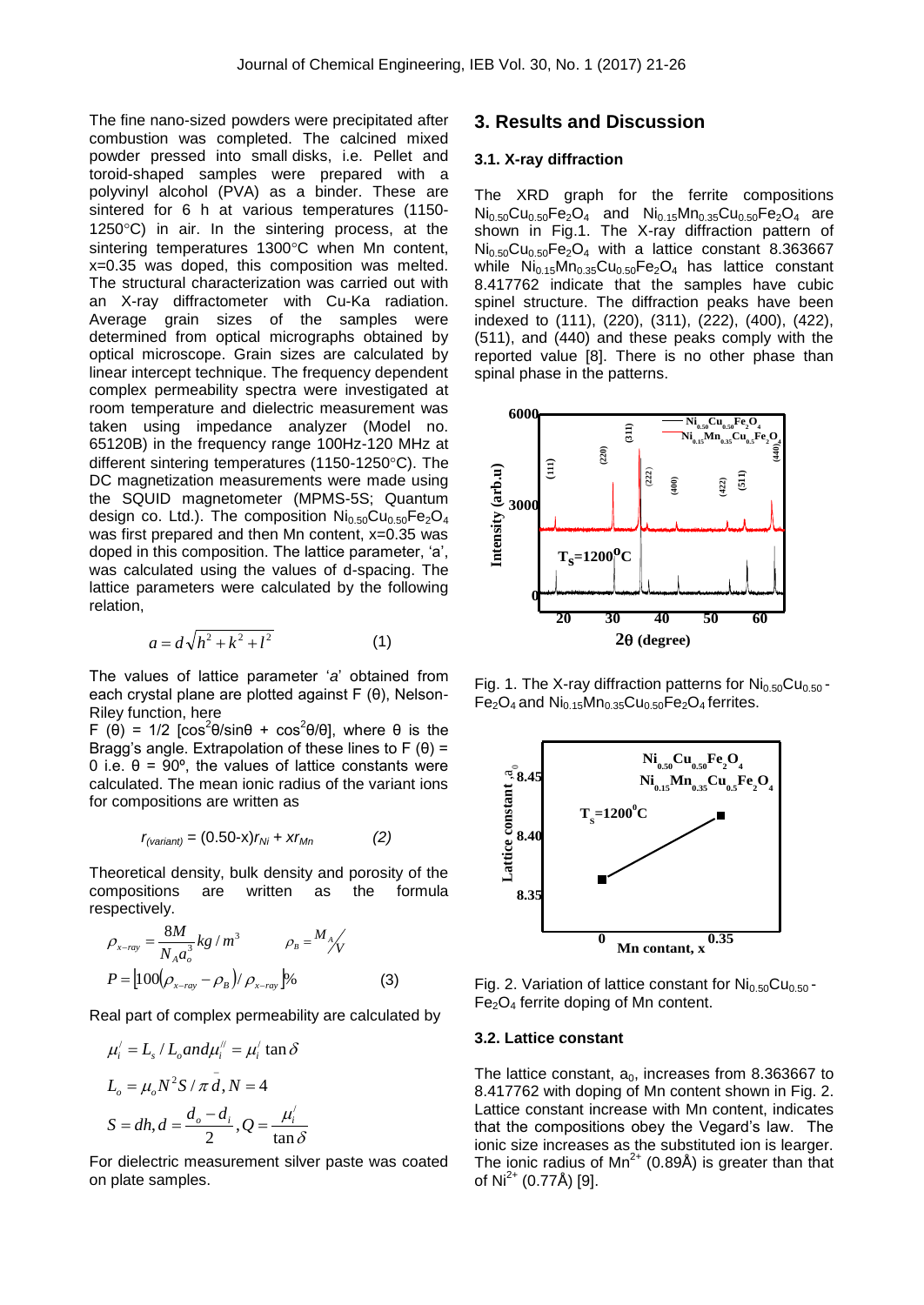#### **3.3. Density and porosity**

Variation of density with Mn content for  $Ni<sub>0.50</sub>Cu<sub>0.50</sub>Fe<sub>2</sub>O<sub>4</sub>$  and  $Ni<sub>0.15</sub>Mn<sub>0.35</sub>Cu<sub>0.50</sub>Fe<sub>2</sub>O<sub>4</sub>$  ferrite sintered at different temperatures are shown in Fig. 3**.** It is found that doping of Mn content density increases. And also found at the increases of sintering temperature from 1150 to 1200℃, the sintered density was already sufficiently high and it decreased as the sintering temperature increased above 1200◦C. The bulk density and porosity with Mn content for  $Ni_{0.50}Cu_{0.50}Fe_2O_4$  and<br> $Ni_{0.35}Cu_{0.50}Fe_2O_4$  ferrite at sintering  $\text{Ni}_{0.15} \text{Mn}_{0.35} \text{Cu}_{0.50} \text{Fe}_2 \text{O}_4$  ferrite at sintering temperature 1200℃ are shown in Fig. 4. Here porosity follows the opposite trend of bulk density.



Fig. 3. Density vs Mn content for  $Ni<sub>0.50</sub>Cu<sub>0.50</sub>Fe<sub>2</sub>O<sub>4</sub>$ and  $\text{Ni}_{0.15}\text{Mn}_{0.35}\text{Cu}_{0.50}\text{Fe}_2\text{O}_4$  ferrite at different sintering temperatures.



Fig. 4. Density and porosity with Mn content for  $\text{Ni}_{0.50}\text{Cu}_{0.50}\text{Fe}_{2}\text{O}_{4}$  and  $\text{Ni}_{0.15}\text{Mn}_{0.35}\text{Cu}_{0.50}\text{Fe}_{2}\text{O}_{4}$  ferrite at sintering at temperature 1200◦C.

## **4. Microstructure**

In microstructural analysis, measure the grain size of the sintered samples. Microstructural control is prepared a high dense body and fine grain structure. The optical micrographs for  $Ni<sub>0.50</sub>Cu<sub>0.50</sub>Fe<sub>2</sub>O<sub>4</sub>$  and  $\text{Ni}_{0.15}$ Mn<sub>0.35</sub>Cu<sub>0.50</sub>Fe<sub>2</sub>O<sub>4</sub> ferrite sintered at 1150°C and

1200˚C are shown in Fig. 5(a, b). Average grain diameters of the samples are determined from optical micrographs by linear intercept technique [10]. The grain diameter and the types of grain growth of the samples, influence the magnetic and electrical properties of the samples. The microstructural analysis shows that at the doping of Mn average grain size is very large at sintering temperature1200˚C, as the melting temperature of Mn (1245˚C) is lower than the melting temperature of Ni (1453˚C). The microstructural study also shows that at the increases of sintering temperature 1150 to 1200°C grain sizes increases.



Fig. 5(a). The optical micrographs for  $Ni<sub>0.50</sub>Cu<sub>0.50</sub>$  - $Fe<sub>2</sub>O<sub>4</sub>$  and  $Ni<sub>0.15</sub>Mn<sub>0.35</sub>Cu<sub>0.50</sub>Fe<sub>2</sub>O<sub>4</sub>$  ferrite sintered at 1150˚C.



Fig.5(b). The optical micrographs for  $Ni<sub>0.50</sub>Cu<sub>0.50</sub>$  - $Fe<sub>2</sub>O<sub>4</sub>$  and  $Ni<sub>0.15</sub>Mn<sub>0.35</sub>Cu<sub>0.50</sub>Fe<sub>2</sub>O<sub>4</sub>$  ferrite sintered at 1200˚C.

## **5. Magnetization**

Magnetic parameters are obtained from the magnetization data. Fig. 6(a) shows magnetization vs magnetic field at room temperature. It was observed that magnetization of the samples increases with increasing the applied magnetic field up to  $0.71 \times 10^5$  (A/m). Beyond this field we find that magnetization increases slowly and finally saturation occurs. The saturation magnetization,  $M_s$ , vs of Mn content is shown in Fig.  $6(a)$ . The M<sub>s</sub> increases with increase of Mn content from 1.13x  $10^5$  to 2.51x10<sup>5</sup>A/m. The number of Bohr magneton, n  $(\mu_B)$  shown in Fig. 6(b) is calculated using the relation,

$$
n_B = \frac{MM_s}{N_A \mu_B}
$$

where M is the molecular weight,  $M_s$  saturation magnetization,  $N_A$ , Avogadro's number and  $\mu_B$ , the Bohr magneton. The variation in saturation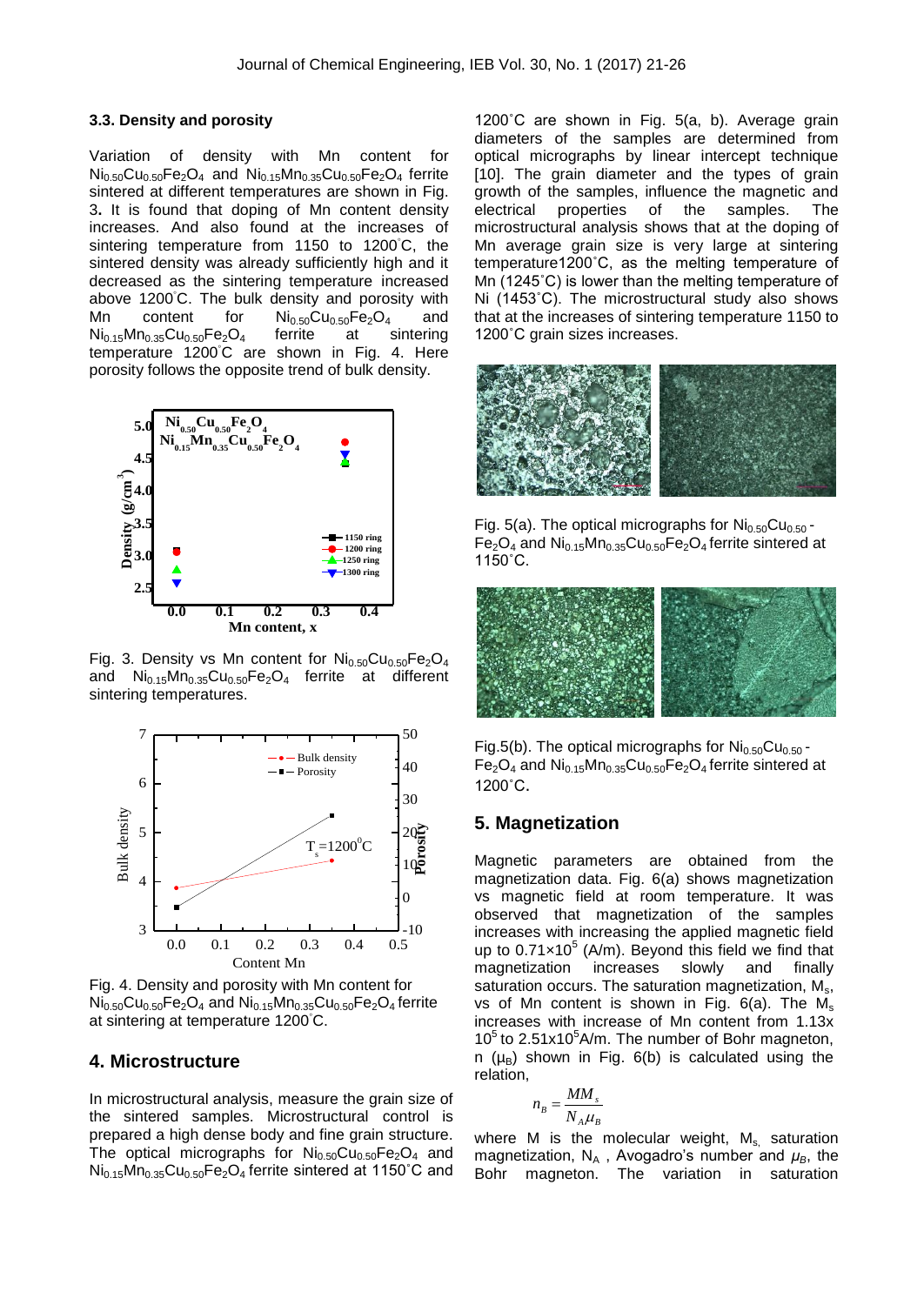magnetization can be explained by the cations distribution. Also on the exchange interaction between A and B sites. It is known that Ni<sup>2+</sup> and Cu<sup>2+</sup> occupy B sites, although  $\text{Fe}^{3+}$  and Mn<sup>2+</sup> exist at both A and B sites [11]. When  $Mn^{2+}$  is added at the cost of  $Ni<sup>2+</sup>$ , the iron ions migrate from A site to B sites which increases the iron ion concentration at B sites. For this the magnetic moment of B increases. And net magnetization increases, as magnetic moment of A is constant.



Fig. 6(a). Magnetization as a function of magnetic field for  $Ni_{0.50}Cu_{0.50}Fe_2O_4$  and  $Ni_{0.15}Mn_{0.35}Cu_{0.50}Fe_2O_4$ ferrite sintered at 1200˚C.



Fig. 6(b). Theoretical and experimental data of magnetic moment, as a function of Mn content for  $Ni_{0.50}Cu_{0.50}Fe_2O_4$  and  $Ni_{0.15}Mn_{0.35}Cu_{0.50}Fe_2O_4$  ferrite sintered at 1200˚C.

## **6. Dielectric and AC Conductivity Measurement**

The dielectric constant decreases rapidly with increasing frequency. The decrease of dielectric constant with increasing frequency is a normal dielectric behavior of spinel ferrites which is shown in Fig.7. The real part of dielectric constant is high at low frequency and slowly decreases, becomes very low at higher frequencies i.e. the frequency independent behavior. Koop"s and Maxwell-Wagner polarization theory explained the dielectric dispersion curve.



The ac resistivity decreases with the increases of frequency and also Mn doping. This conduction mechanism in the ferrites can be explained on the basis of hopping of charge carriers.



Fig. 8(a, b). The real and imaginary part of complex initial permeability spectra for  $Ni<sub>0.50</sub>Cu<sub>0.50</sub>Fe<sub>2</sub>O<sub>4</sub>$  and  $Ni<sub>0.15</sub>Mn<sub>0.35</sub>Cu<sub>0.50</sub>Fe<sub>2</sub>O<sub>4</sub>$  sintered at 1150°C to 1250°C.

## **7. Complex Initial Permeability**

Fig. 8(a, b) Shows the complex permeability spectra for  $Ni_{0.50}Cu_{0.50}Fe_2O_4$  and  $Ni_{0.15}Mn_{0.35}Cu_{0.50}Fe_2O_4$ sintered at 1150°C to 1250°C. From this Fig. it is observed that the real and imaginary part of complex permeability increases with increase of Mn doping.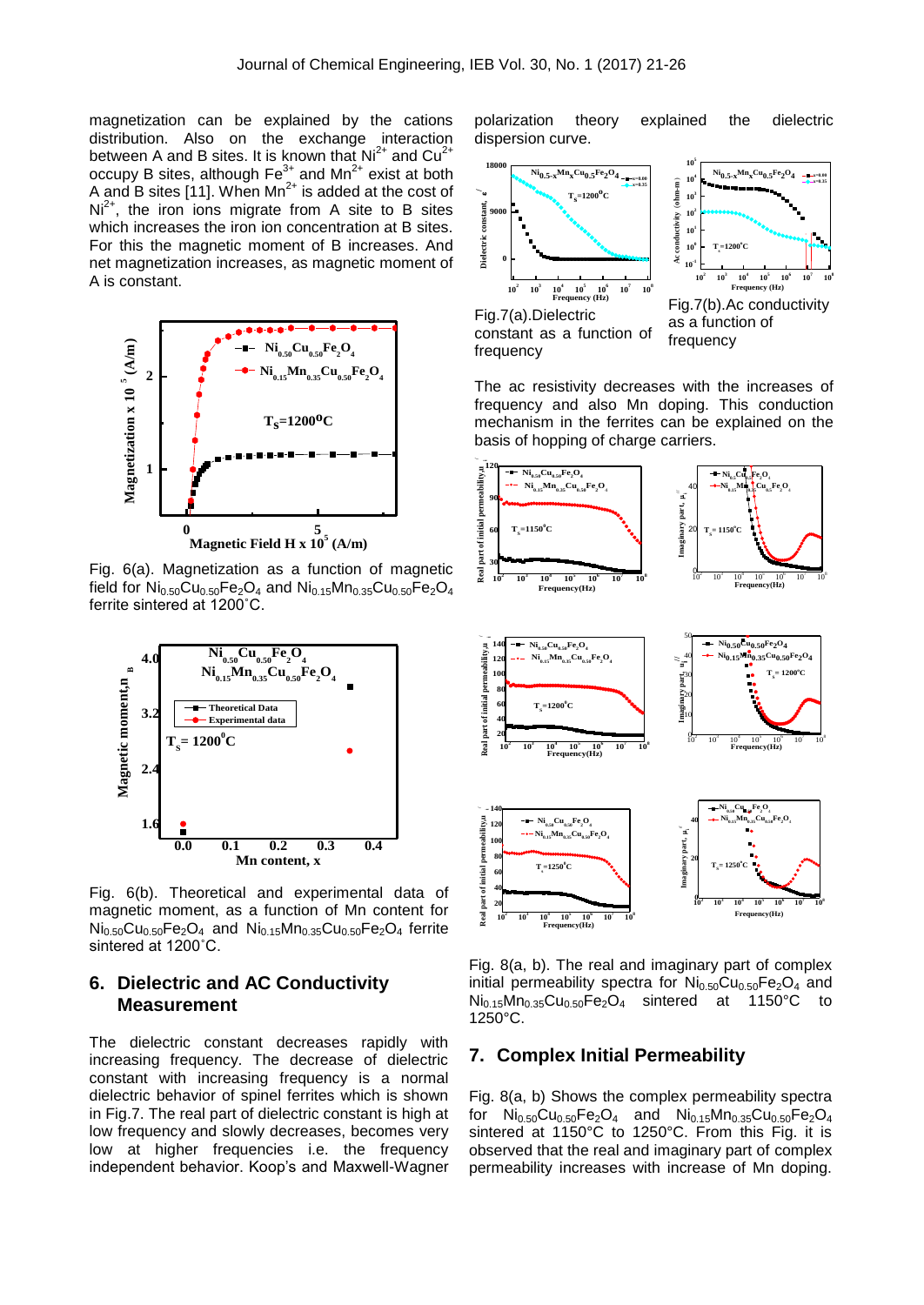The real part of complex permeability increases from 38 to 91 at sintering temperature 1150°C, 34 to 93 at sintering temperature 1200°C and 39 to 96 at sintering temperature 1250°C. It is also found from Fig.9 that the relative quality factor (RQF) increases with increasing Mn content, it increases from 347 to 1235 at sintering temperature 1150°C, 702 to 1237 at sintering temperature 1200°C and 221 to1214 at sintering temperature 1250°C. On the other hand, relative loss factor decreases with increasing Mn content. It decreases from 254 to 213 at sintering temperature 1150°C, 308 to 210 at sintering temperature 1200°C and 220 to155 at sintering temperature 1250°C. Also, at the increasing of sintering temperatures real part of complex permeability increases. It is 91at sintering temperature 1150°C, 93 at sintering temperature 1200°C and 96 at sintering temperature 1250°C. On the other hand, relative loss factor decreases with increasing sintering temperatures. It is 213 at sintering temperature 1150°C, 210 at sintering temperature 1200°C and 155 at sintering temperature 1250°C. The ratio of the loss tangent (tan *δ)* to the initial permeability (*μ*i*)*, known as the RLF.



Fig. 9 (a). The RQF for  $Ni_{0.50}Cu_{0.50}Fe_2O_4$  and  $Ni_{0.15}Mn_{0.35}Cu_{0.50}Fe<sub>2</sub>O<sub>4</sub>$ sintered at 1150°C to 1250°C.

Fig. 9 (b). The RLF for  $Ni_{0.50}Cu_{0.50}Fe_2O_4$  and  $Ni_{0.15}Mn_{0.35}Cu_{0.50}Fe_2O_4$ sintered at 1150°C to 1250°C.

From the permeability study it is found that at the sintering temperature 1250°C the real part of complex permeability is the highest and loss factor is the lowest. The  $\mu_i'$  remains constant up to the resonance frequency,  $f_r$  and for further increase in frequency a sharp fall in  $\mu_i'$ . We can say that at the increases of Mn content grain size increases and the  $M_s$  also increases with increasing Mn content. The permeability of nanocrystalline ferrite is related to two different magnetizing mechanisms: spin rotation and domain wall motion [12-14] which can be described as follows:

 $\mu_i'$ =1+ $\chi_w$ + $\chi_{\rm spin}$ 

where  $\chi_w$  is the domain wall susceptibility,  $\chi_{spin}$  is intrinsic rotational susceptibility.  $\chi_w$  and  $\chi_{spin}$  may be written as:

$$
\chi_w = 3\pi M_s^2 D/4\gamma \text{ and } \chi_{spin} = 2\pi M_s^2/K
$$

where  $M_s$  saturation magnetization, K, the total anisotropy,  $\gamma$ , the domain wall energy and D, the average grain diameter. It is known that bigger grain increases the saturation magnetization and complex permeability. Therefore, in the present study variation of the complex permeability is influenced by its grain size and DC magnetization property. With increase in frequency there is a decreasing trend in permeability. This is because at higher frequencies nonmagnetic impurities between intragranular pores and grains act as pinning points and increasingly hinder the motion of spin and domain walls thereby decreasing their permeability [15].

## **8. Conclusion**

**100 10000 10000 10000 industry.** Here, in the present study nanocrystalline Spinel ferrites are widely used in several technological applications i.e. data storage, sensors, transformers, telecommunications, microwave and biomedical applications. Recently, mobile data wireless transmission was draw attention in the electronics industry. The insulating property of ferrites is used in electric motors; they are also used as flat rings for loud speakers and correction magnets for TV. Ferrites are also used in thermal sensing switches which can be used in refrigerators, air conditioners, electronic ovens etc. The combustion method is cheap, low time consuming method in which the precursors are easily available for synthesis of nanoscale materials. In environmental science nano ferrites are used in treating polluted waste water from ferrites are successfully synthesized by this method. The XRD patterns of the samples confirmed the formation of spinel structure. From the calcined powder graphs, nano-sized particle nature was found. The lattice constant increases with the increases of Mn doping. From the optical micrographs at sintering temperature 1200°C, at the